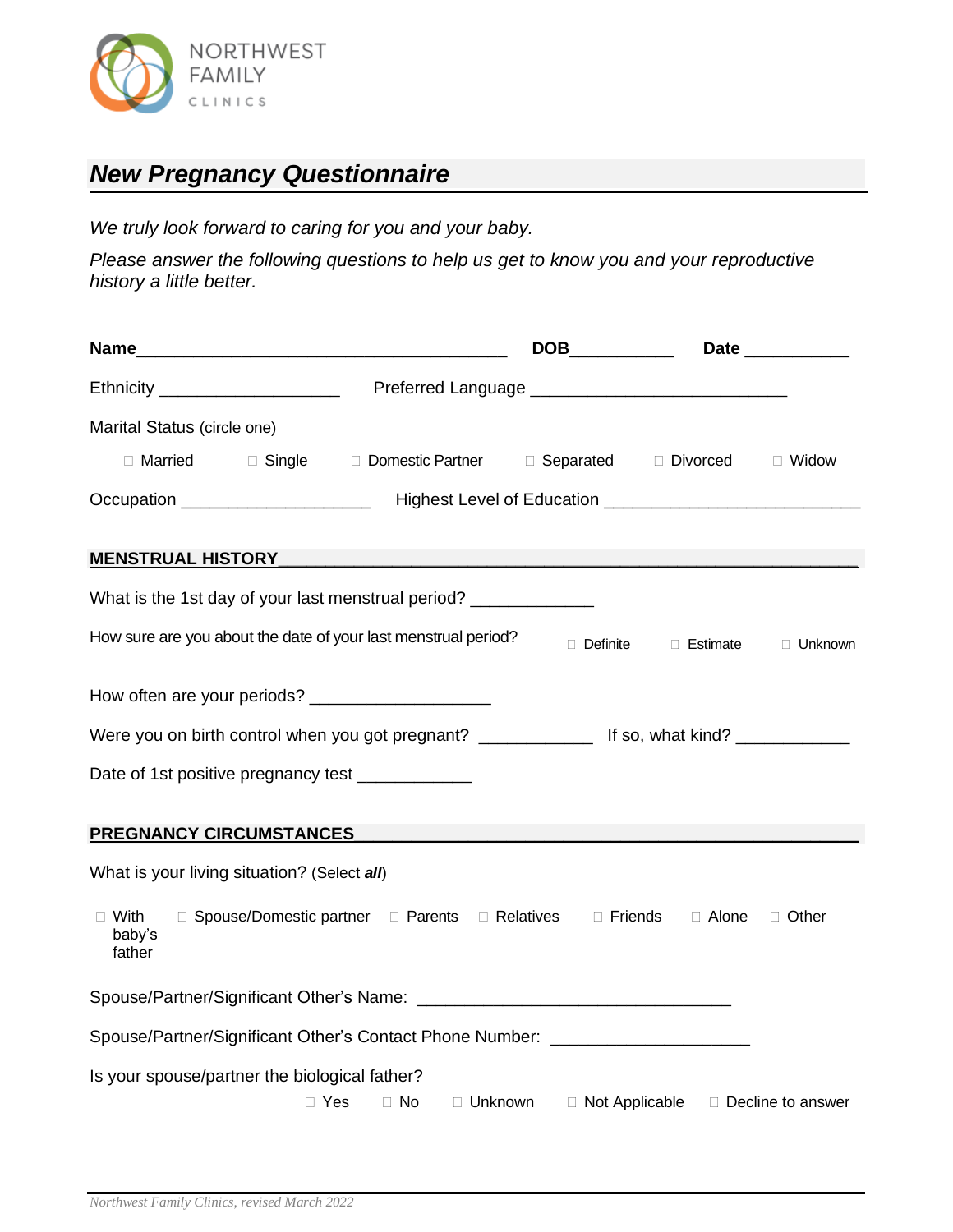

|  | At the time you became pregnant were you: |  |  |  |
|--|-------------------------------------------|--|--|--|
|--|-------------------------------------------|--|--|--|

|                                                                                                     | □ Wanting to get □ Wanting to get pregnant<br>pregnant?                                                                                                   | but not at this time?     |                     | $\Box$ Not wanting to get<br>pregnancy at all? |  |  |  |
|-----------------------------------------------------------------------------------------------------|-----------------------------------------------------------------------------------------------------------------------------------------------------------|---------------------------|---------------------|------------------------------------------------|--|--|--|
|                                                                                                     | Do you plan to begin a birth control method after your baby is born?<br>If so, please circle which one(s) you prefer?                                     |                           |                     |                                                |  |  |  |
| □ Abstinence                                                                                        | □ Birth control Pills                                                                                                                                     | $\Box$ IUD                |                     | □ Tubal Ligation                               |  |  |  |
| □ Condoms                                                                                           | $\Box$ Natural family<br>planning                                                                                                                         | □ Nexplanon               | (subdermal implant) | □ Vasectomy                                    |  |  |  |
| □ Spermicide                                                                                        | $\Box$ Birth control vaginal<br>ring                                                                                                                      | □ Depo Shot<br>Injection) | (Progesterone       | □ Undecided                                    |  |  |  |
| Do you plan to breastfeed this baby? __________                                                     |                                                                                                                                                           |                           |                     |                                                |  |  |  |
|                                                                                                     | Is your living situation unsafe/unstable? _____________                                                                                                   |                           |                     |                                                |  |  |  |
|                                                                                                     | Within the last year - or since you have been pregnant - have you been hit, slapped, kicked, or<br>otherwise physically hurt by someone? ________________ |                           |                     |                                                |  |  |  |
| Are you in a relationship with someone who threatens or physically hurts you? _____________________ |                                                                                                                                                           |                           |                     |                                                |  |  |  |
| Comments:                                                                                           |                                                                                                                                                           |                           |                     |                                                |  |  |  |
|                                                                                                     |                                                                                                                                                           |                           |                     |                                                |  |  |  |
|                                                                                                     |                                                                                                                                                           |                           |                     |                                                |  |  |  |
|                                                                                                     |                                                                                                                                                           |                           |                     |                                                |  |  |  |

\_\_\_\_\_\_\_\_\_\_\_\_\_\_\_\_\_\_\_\_\_\_\_\_\_\_\_\_\_\_\_\_\_\_\_\_\_\_\_\_\_\_\_\_\_\_\_\_\_\_\_\_\_\_\_\_\_\_\_\_\_\_\_\_\_\_\_\_\_\_\_\_\_\_\_\_\_\_\_\_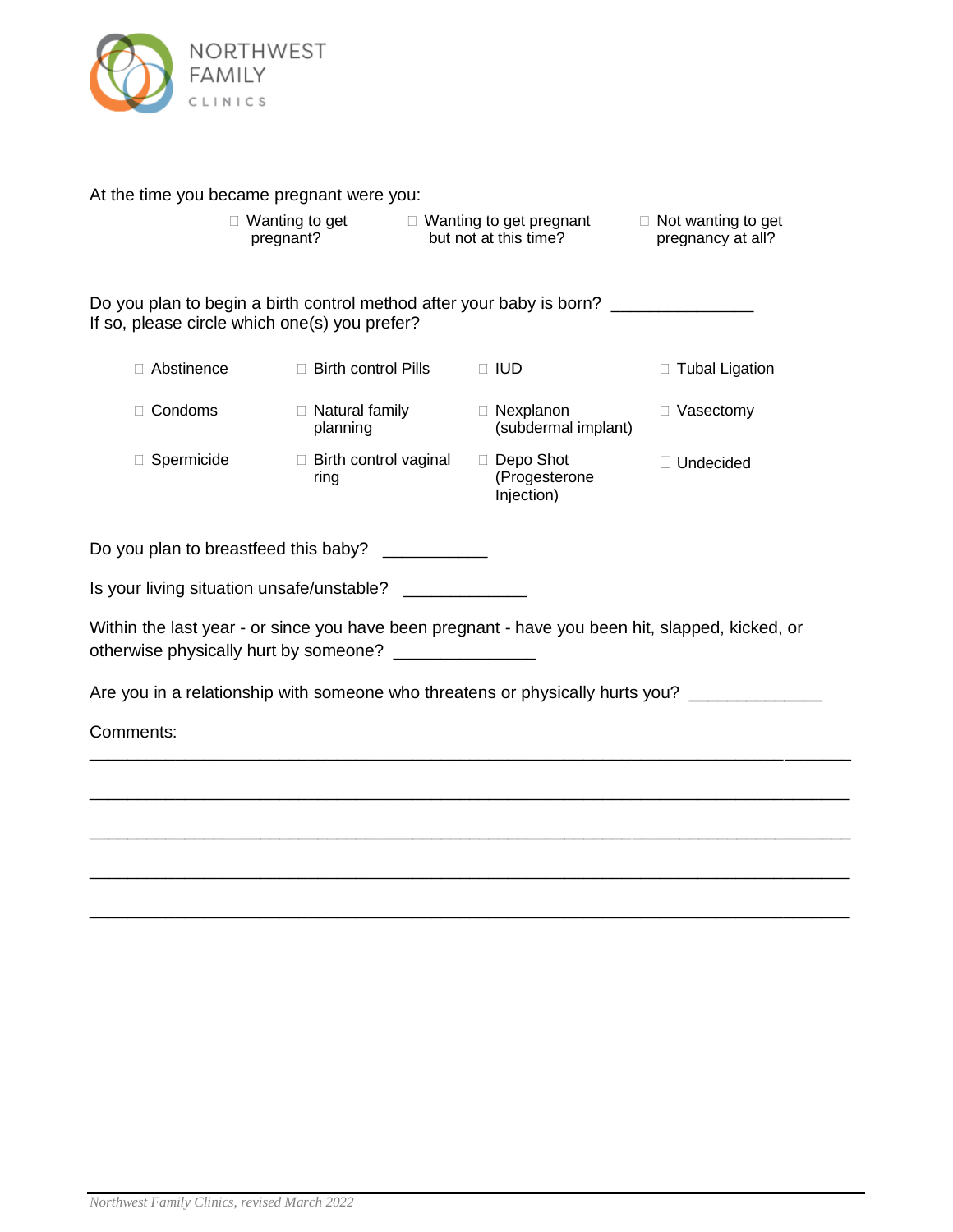

## **PAST PREGNANCIES\_\_\_\_\_\_\_\_\_\_\_\_\_\_\_\_\_\_\_\_\_\_\_\_\_\_\_\_\_\_\_\_\_\_\_\_\_\_\_\_\_\_\_\_\_\_\_\_\_\_\_\_\_\_\_\_\_\_\_\_\_\_**

As a part of your prenatal care, it is important to review your pregnancy history, including abortions and miscarriages. Please complete the information below to ensure we have an accurate history in your record.

How many times have you been pregnant? \_\_\_\_\_\_

How many full-term deliveries have you had? \_\_\_\_\_\_\_\_\_

How many premature deliveries? \_\_\_\_\_\_\_

How many miscarriages or terminations? \_\_\_\_\_\_\_\_

Have you ever had twins or triplets? \_\_\_\_\_\_\_\_\_

How many living children do you have? \_\_\_\_\_\_\_\_\_\_\_

## **Please provide details of your past pregnancies below: (\*If you need more room, write on back of this page)**

|                  | Date of<br>delivery<br>(M/Yr) | How many<br>weeks<br>pregnant at<br>delivery? | <b>Birth</b><br>Weight | <b>Boy</b><br>or<br>Girl? | <b>Vaginal delivery</b><br>or<br><b>C-section</b> | <b>Pregnancy or delivery</b><br>complications? |
|------------------|-------------------------------|-----------------------------------------------|------------------------|---------------------------|---------------------------------------------------|------------------------------------------------|
| 1st<br>Pregnancy |                               |                                               |                        |                           |                                                   |                                                |
| 2nd<br>Pregnancy |                               |                                               |                        |                           |                                                   |                                                |
| 3rd<br>Pregnancy |                               |                                               |                        |                           |                                                   |                                                |
| 4th<br>Pregnancy |                               |                                               |                        |                           |                                                   |                                                |
| 5th<br>Pregnancy |                               |                                               |                        |                           |                                                   |                                                |
| 6th<br>Pregnancy |                               |                                               |                        |                           |                                                   |                                                |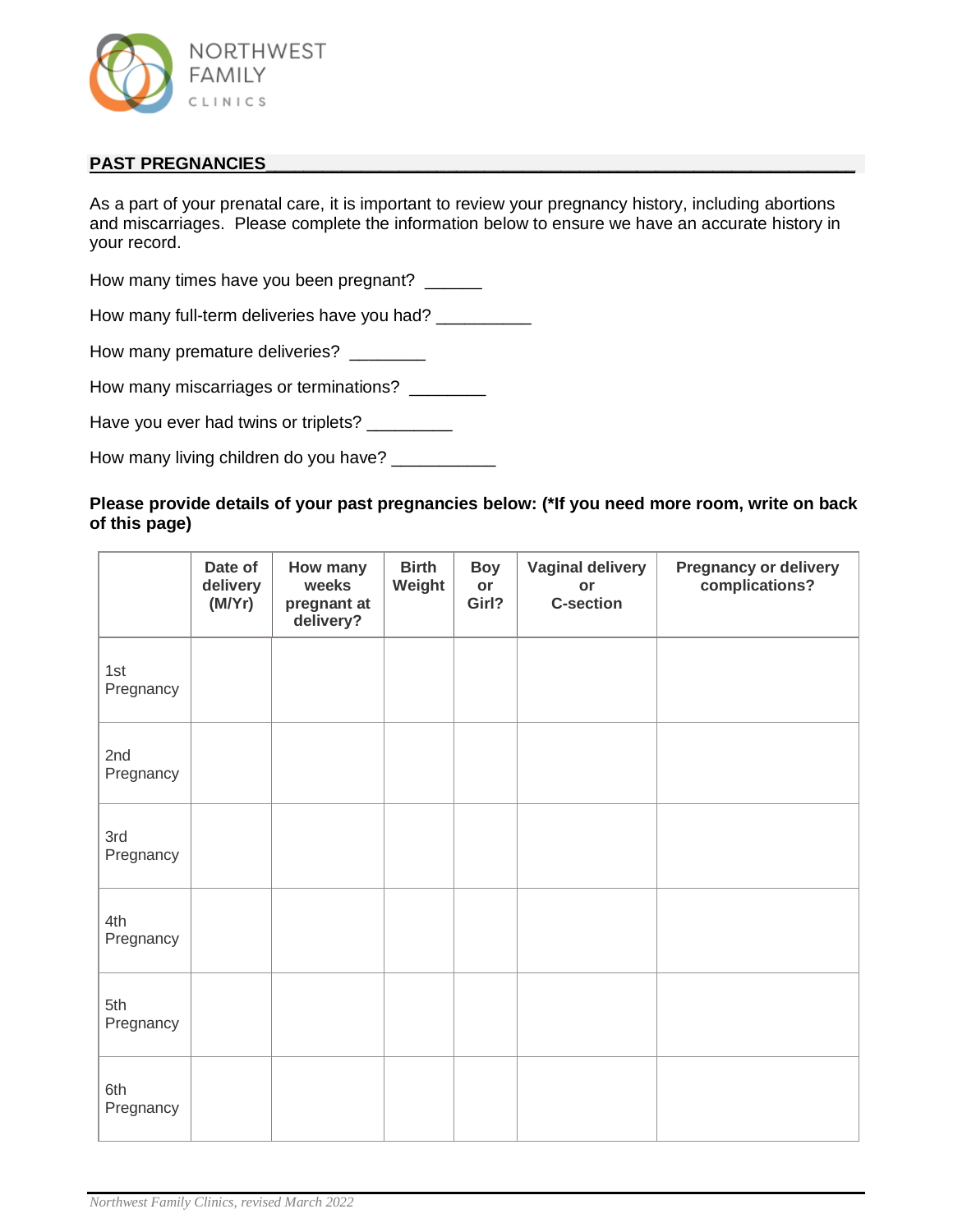

## **PAST MEDICAL & SURGICAL HISTORY\_\_\_\_\_\_\_\_\_\_\_\_\_\_\_\_\_\_\_\_\_\_\_\_\_\_\_\_\_\_\_\_\_\_\_\_\_\_\_\_\_\_\_\_\_\_\_**

#### Have *you* had any of the following conditions?

|                                                                  | <b>Yes</b> | <b>No</b> |                                               | <b>Yes</b> | <b>No</b> |
|------------------------------------------------------------------|------------|-----------|-----------------------------------------------|------------|-----------|
| Abnormal pap                                                     |            |           | Frequent bladder infections                   |            |           |
| Anemia                                                           |            |           | Kidney stones                                 |            |           |
| Autoimmune condition                                             |            |           | Kidney infections<br>(pyelonephritis)         |            |           |
| Bleeding or excessive<br>bruising when you are cut<br>or injured |            |           | Asthma/Lung problems                          |            |           |
| <b>Blot clots</b>                                                |            |           | Seizure/Epilepsy                              |            |           |
| Cancer                                                           |            |           | Migraine headaches                            |            |           |
| Depression/Anxiety/Mental<br>health                              |            |           | Thyroid problems                              |            |           |
| Diabetes - Type 1 or 2                                           |            |           | Major surgery                                 |            |           |
| Diabetes in pregnancy                                            |            |           | Infertility/problems with<br>getting pregnant |            |           |
| Gallbladder disease                                              |            |           | Ovarian cysts or poly cystic<br>ovaries       |            |           |
| Heart disease                                                    |            |           | <b>Fibroids or Uterine</b><br>abnormalities   |            |           |
| High blood pressure                                              |            |           | <b>Breast problems</b>                        |            |           |

Comments: \_\_\_\_\_\_\_\_\_\_\_\_\_\_\_\_\_\_\_\_\_\_\_\_\_\_\_\_\_\_\_\_\_\_\_\_\_\_\_\_\_\_\_\_\_\_\_\_\_\_\_\_\_\_\_\_\_\_\_\_\_\_\_\_\_\_\_\_\_\_\_

Have you had any surgeries? Please list approximate date and type of surgery:

Have you had any problem with anesthesia? \_\_\_\_\_\_\_\_\_\_

Have you been hospitalized overnight other than for childbirth? \_\_\_\_\_\_\_\_\_ If yes, why?

\_\_\_\_\_\_\_\_\_\_\_\_\_\_\_\_\_\_\_\_\_\_\_\_\_\_\_\_\_\_\_\_\_\_\_\_\_\_\_\_\_\_\_\_\_\_\_\_\_\_\_\_\_\_\_\_\_\_\_\_\_\_\_\_\_\_\_\_\_\_\_\_\_\_\_\_\_\_\_\_\_

\_\_\_\_\_\_\_\_\_\_\_\_\_\_\_\_\_\_\_\_\_\_\_\_\_\_\_\_\_\_\_\_\_\_\_\_\_\_\_\_\_\_\_\_\_\_\_\_\_\_\_\_\_\_\_\_\_\_\_\_\_\_\_\_\_\_\_\_\_\_\_\_\_\_\_\_\_\_\_\_\_

\_\_\_\_\_\_\_\_\_\_\_\_\_\_\_\_\_\_\_\_\_\_\_\_\_\_\_\_\_\_\_\_\_\_\_\_\_\_\_\_\_\_\_\_\_\_\_\_\_\_\_\_\_\_\_\_\_\_\_\_\_\_\_\_\_\_\_\_\_\_\_\_\_\_\_\_\_\_\_\_\_

\_\_\_\_\_\_\_\_\_\_\_\_\_\_\_\_\_\_\_\_\_\_\_\_\_\_\_\_\_\_\_\_\_\_\_\_\_\_\_\_\_\_\_\_\_\_\_\_\_\_\_\_\_\_\_\_\_\_\_\_\_\_\_\_\_\_\_\_\_\_\_\_\_\_\_\_\_\_\_\_\_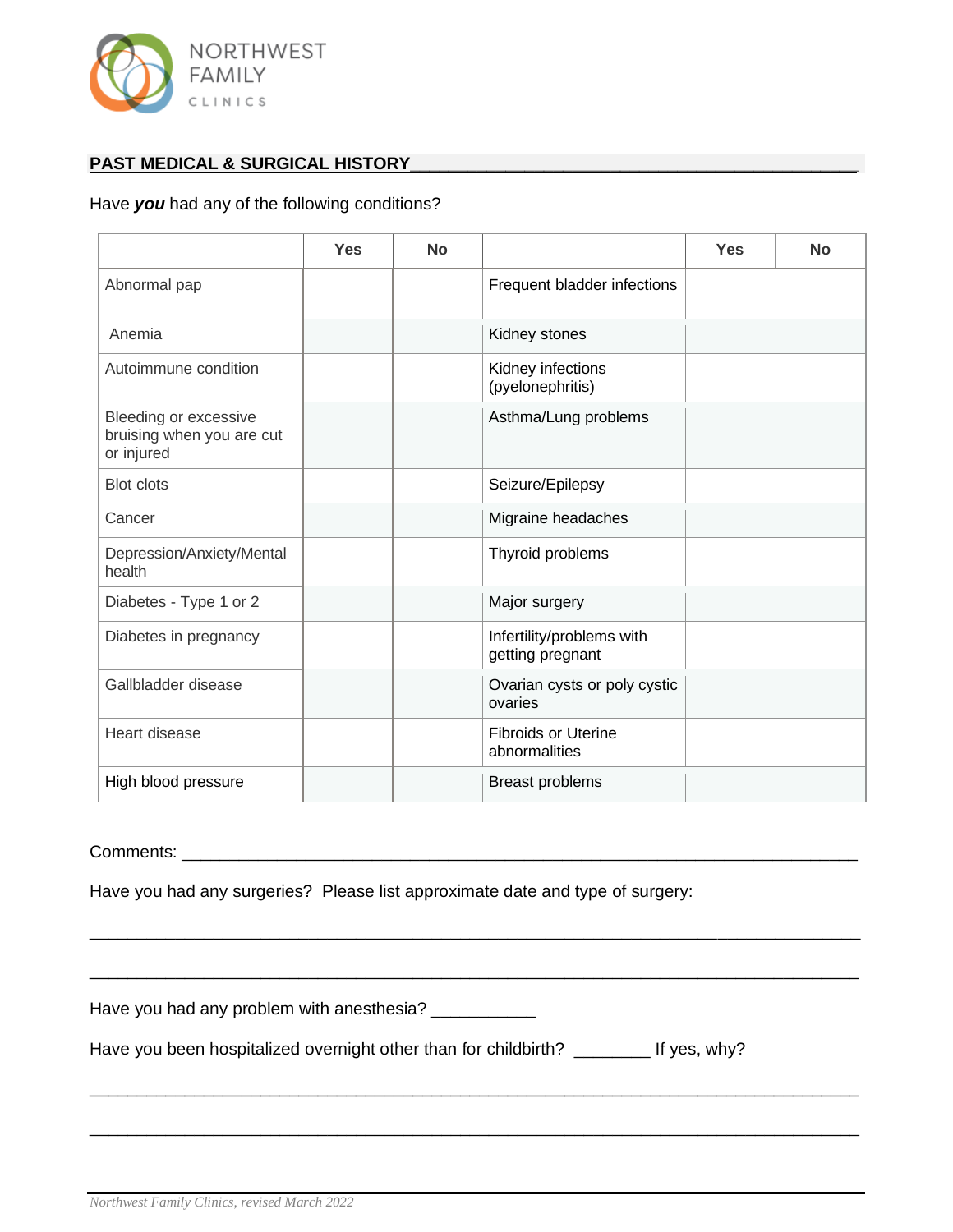

## **INFECTION HISTORY\_\_\_\_\_\_\_\_\_\_\_\_\_\_\_\_\_\_\_\_\_\_\_\_\_\_\_\_\_\_\_\_\_\_\_\_\_\_\_\_\_\_\_\_\_\_\_\_\_\_\_\_\_\_\_\_\_\_\_\_\_\_\_**

|                                     | Do you or your partner have herpes? ___________                      | Have you ever been exposed to Tuberculosis or had a positive TB (Mantoux) test? ______<br>Have you had any rashes or viruses since your last menstrual period? __________ |                                                                                                        |
|-------------------------------------|----------------------------------------------------------------------|---------------------------------------------------------------------------------------------------------------------------------------------------------------------------|--------------------------------------------------------------------------------------------------------|
|                                     |                                                                      | Have you ever been diagnosed with any of the following sexually transmitted infections?                                                                                   |                                                                                                        |
|                                     | □ Chlamydia □ Gonorrhea □ Herpes                                     | □ Genital Warts                                                                                                                                                           | $\Box$ HPV                                                                                             |
|                                     |                                                                      |                                                                                                                                                                           |                                                                                                        |
|                                     |                                                                      | Have you ever had Chicken Pox? __________ Had the Chicken Pox vaccine? _________                                                                                          |                                                                                                        |
|                                     | Do you have cats in your home? __________                            |                                                                                                                                                                           |                                                                                                        |
|                                     | Have you ever had a blood transfusion? ____________                  |                                                                                                                                                                           |                                                                                                        |
|                                     |                                                                      | Would you take a blood transfusion if it were an urgent medical necessity? __________                                                                                     |                                                                                                        |
|                                     |                                                                      |                                                                                                                                                                           |                                                                                                        |
| Do you smoke? _________             |                                                                      |                                                                                                                                                                           |                                                                                                        |
|                                     |                                                                      | If yes, how much per day? __________ How long have you smoked? ________                                                                                                   |                                                                                                        |
|                                     | Do you drink alcohol? _________ How many drinks per week? _________  |                                                                                                                                                                           |                                                                                                        |
| Do you use any street drugs? ______ |                                                                      |                                                                                                                                                                           |                                                                                                        |
|                                     |                                                                      | Marijuana/THC _______ Cocaine_______ Methamphetamine______ Pills (list) ________                                                                                          |                                                                                                        |
| Other $\_\_\_\_\_\_\$               |                                                                      |                                                                                                                                                                           |                                                                                                        |
|                                     |                                                                      |                                                                                                                                                                           | List any prescription or over the counter medications you have taken since your last menstrual period: |
|                                     | Are you concerned about any work-related exposure risks? ___________ |                                                                                                                                                                           |                                                                                                        |
|                                     |                                                                      |                                                                                                                                                                           |                                                                                                        |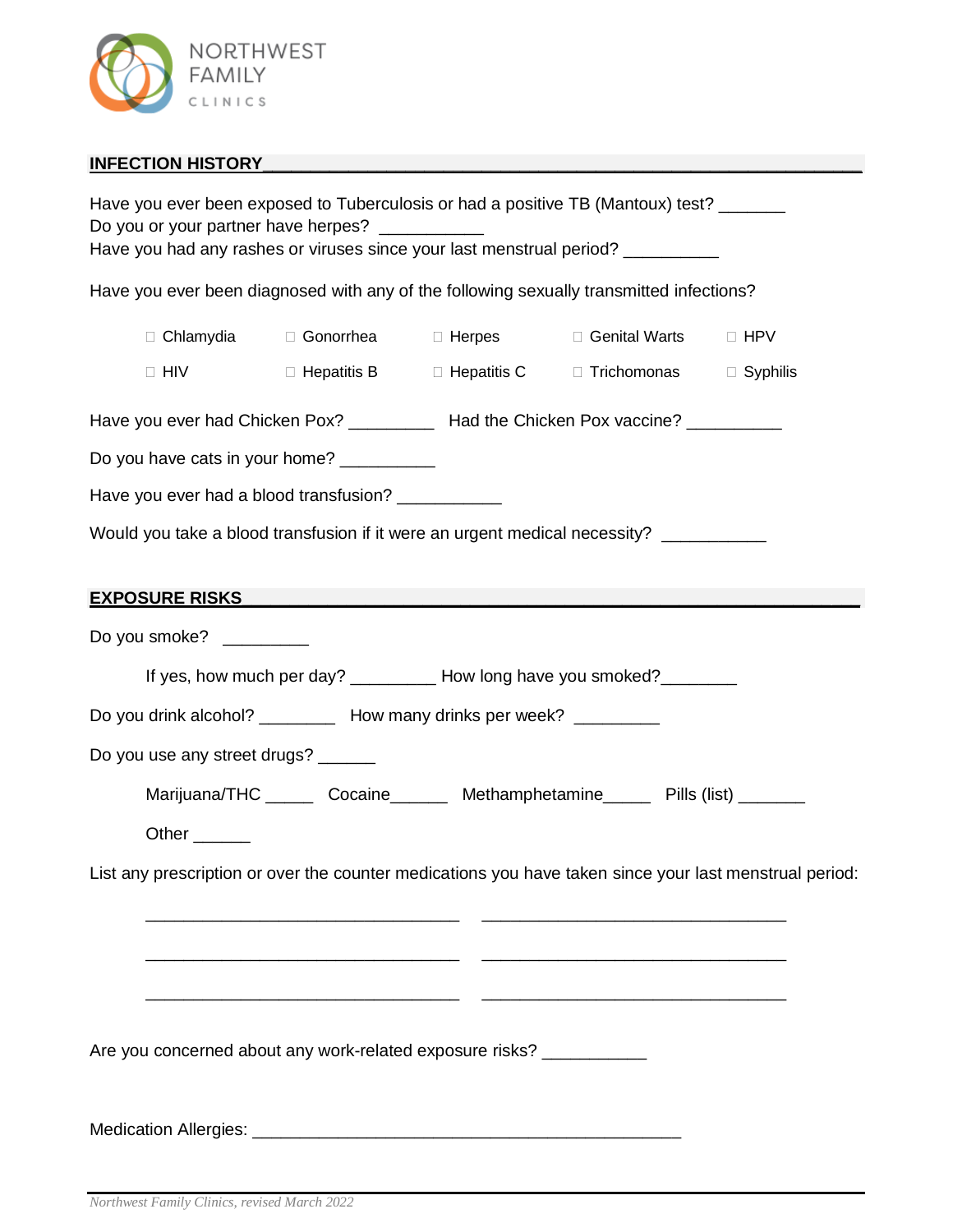

# **FAMILY OR GENETIC HISTORY\_\_\_\_\_\_\_\_\_\_\_\_\_\_\_\_\_\_\_\_\_\_\_\_\_\_\_\_\_\_\_\_\_\_\_\_\_\_\_\_\_\_\_\_\_\_\_\_\_\_\_\_\_\_**

| Are any of the following in YOUR family<br>or the baby's FATHER's family | <b>YES</b> | <b>NO</b> |
|--------------------------------------------------------------------------|------------|-----------|
| Anemia/blood disorder                                                    |            |           |
| Italian, Greek or Mediterranean decent                                   |            |           |
| Spina Bifida                                                             |            |           |
| Tay-Sachs                                                                |            |           |
| Jewish, French Canadian or Cajun                                         |            |           |
| Canavan's or Krabbe's disease                                            |            |           |
| Sickle Cell anemia                                                       |            |           |
| Muscular dystrophy                                                       |            |           |
| <b>Cystic Fibrosis</b>                                                   |            |           |
| Huntington's Chorea                                                      |            |           |
| Mental retardation or Autism                                             |            |           |
| Fragile X syndrome                                                       |            |           |
| Inherited Chromosomal disorders                                          |            |           |
| Metabolic disorders (PKU)                                                |            |           |
| Cleft Lip/Palate                                                         |            |           |
| Deafness/Blindness at birth                                              |            |           |
| <b>Birth defect</b>                                                      |            |           |
| Congenital heart problems                                                |            |           |
| Other                                                                    |            |           |